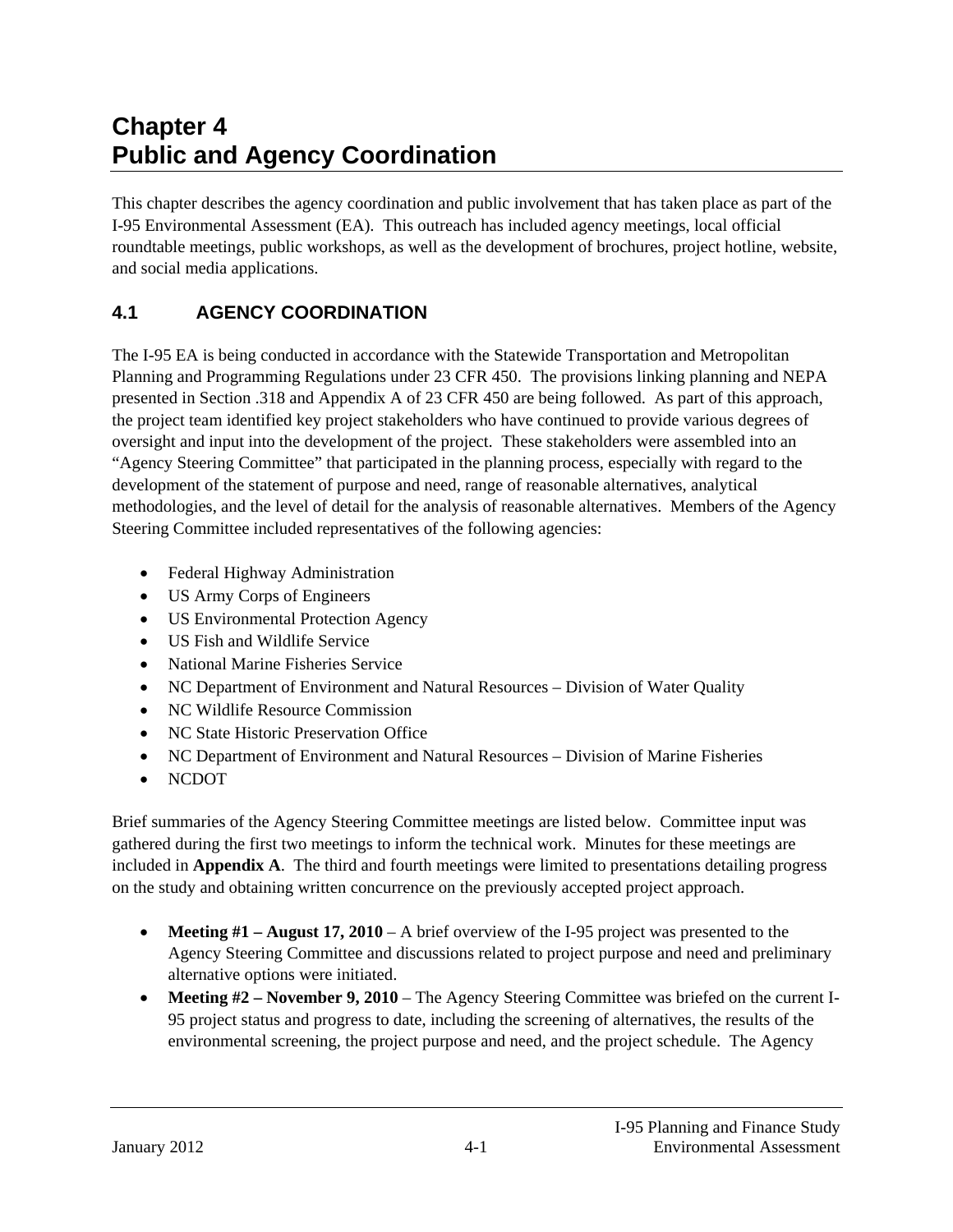Steering Committee members gave verbal concurrence on the purpose and need and the alternatives recommended for further analysis.

- **Meeting**  $#3$  **May 19, 2011** The Agency Steering Committee was briefed on the current status of the I-95 project and signed the a concurrence agreement for the project's purpose and need, as well as the preferred design concept and scope. The concurrence form is included in **Appendix A**.
- Meeting #4 December 15, 2011 The Agency Steering Committee was briefed on the current status of the I-95 project and informed of the conversion of the original Alternatives Analysis Report to a federal EA document. During the meeting, the agencies were briefed on the progress of the EA; specifically on the completion of the Draft EA (scheduled for November), and that the Final EA would be finalized and distributed for public and agency comment at the end of 2011.

# **4.2 PUBLIC INVOLVEMENT**

A community engagement and public involvement coordination plan was developed for the I-95 project using five steps to systematically set up and implement a public involvement program. The five steps include:

- 1. Set goals and objectives
- 2. Identify the audience to be reached
- 3. Develop a general approach or set of general strategies that are keyed to the goals and objectives of the plan and the characteristics of the target audiences
- 4. Refine the approach with specific techniques
- 5. Assure that proposed strategies and techniques aid decision making, continually evaluating and making mid-course corrections, if needed.

Building on NCDOT's previous work within the I-95 corridor, the project area was surveyed to determine the demographic composition of the local communities involved or potentially affected and to identify stakeholders and other key participants to include in the process. Targeted populations included those people who use I-95, those who use I-95 and may suffer the results of direct and/or indirect impacts, and those that do not use I-95 but suffer the results of direct and indirect impacts. Information from the U.S. Census (including data from the 2000 and 2010 US Census, 2009 American Community Survey, and 2009 Local Employment Dynamics) was used to determine the presence of Environmental Justice communities within the study area, language requirements of potential participants, and overall travel patterns of commuters.

One of the goals of the public involvement process is to ensure that people who have been traditionally underserved by transportation, members of minority, ethnic, low-income, or limited English proficiency (LEP) communities, or the disabled have full access to information and meaningful opportunities to participate in the decision making process. For this project, bilingual Spanish translation services were used to translate outreach materials and other accessible materials for identified Spanish LEP communities.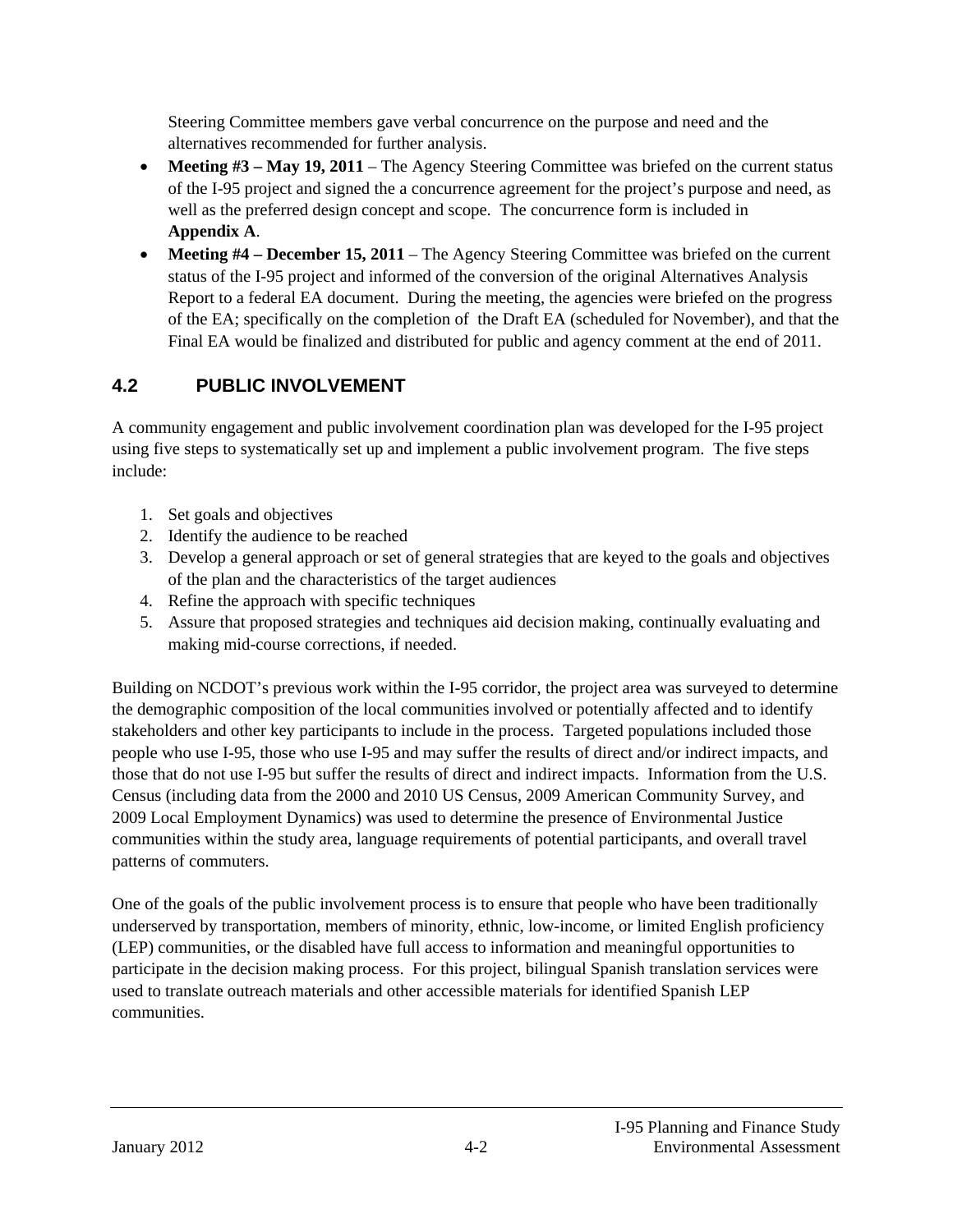The project team also worked with public officials and localities in the study area to identify community organizations and other major stakeholders that needed to have a voice in the overall process. Through the various outreach methods listed below, interested parties and the public at large have played a role in shaping the I-95 project.

## **4.2.1 Local Officials Roundtable Meetings**

The project team conducted two rounds of seven (7) local officials "Roundtable" meetings. The first round occurred in January 2010 and the second in January 2011. The purpose of these meetings was to introduce the elected officials to the I-95 project and invite them to participate in the identification of the deficiencies along I-95, as well as to recommend needs that the I-95 project should address. Meetings were held in each county along the corridor, except at the northern portion where a combined meeting was held for Halifax and Northampton Counties. Meetings included the project team as well staff from the relevant NCDOT Division offices. A third set of meetings will be held in January 2012 to present the project team's study recommendations prior to the public hearings. A list of the previously held roundtable meetings follows below:

#### January 2010

- o Robeson County January 11, 2010. Meeting included representatives from the County, City of Lumberton, Town of St. Pauls, and local chamber of commerce.
- o Cumberland County January 11, 2010. Meeting included representatives from the County, City of Fayetteville, Town of Spring Lake, Town of Hope Mills, local chamber of commerce, and local metropolitan and rural planning organizations.
- o Harnett County January 13, 2010. Meeting included representatives from the County, City of Dunn, rural planning organization, and economic development commission.
- o Johnston County January 13, 2010. Meeting included representatives from the County, Town of Benson, Town of Selma, and Adventure Development Corporation.
- o Halifax/Northampton Counties January 20, 2010. Meeting included representatives from Halifax and Northampton Counties, City of Roanoke Rapids, Town of Enfield, economic development commission, state legislators, an area newspaper, and representatives of New Dixie Oil.
- o Wilson County January 25, 2010. Meeting included representatives from the County, City of Wilson, chamber of commerce, county commissioner, and economic development commission.
- o Nash County January 25, 2010. Meeting included representatives from the County, City of Rocky Mount, Town of Nashville, chamber of commerce, county commissioners, and Carolinas Gateway.

#### January 2011

- o Wilson County January 10, 2011. Meeting included representatives from the County, City of Wilson, chamber of commerce, and economic development commission.
- o Cumberland County January 12, 2011. Meeting included representatives from the County, City of Fayetteville, and the local rural planning organization.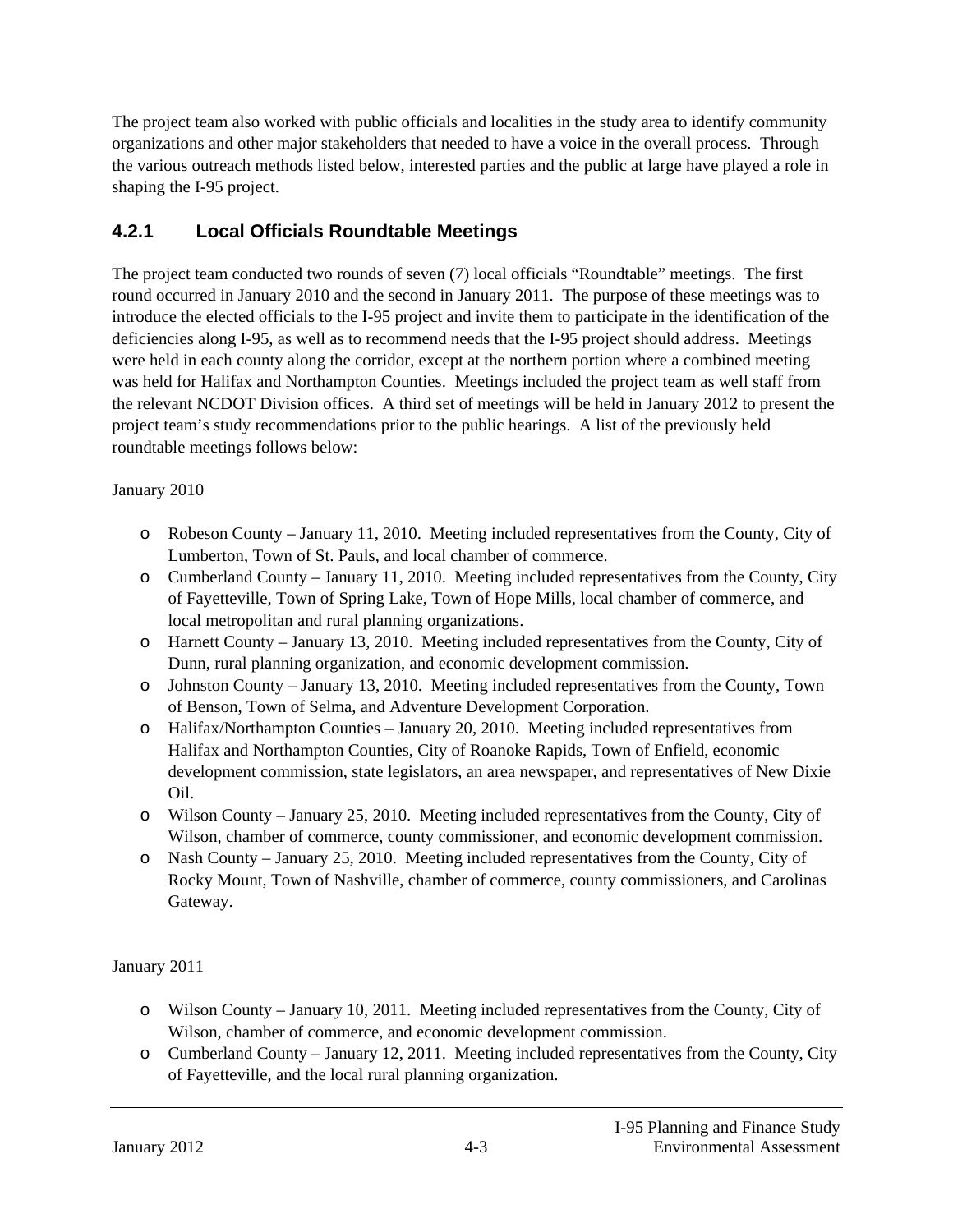- o Halifax/Northampton Counties January 19, 2011. Meeting included representatives from Halifax and Northampton Counties, City of Roanoke Rapids, and the local rural planning organization.
- o Nash County January 20, 2011. Meeting included representatives from the County, City of Rocky Mount, and chamber of commerce.
- o Harnett County January 24, 2011. Meeting included representatives from the County, City of Dunn, and economic development commission.
- o Johnston County January 24, 2011, Meeting included representatives from the County, Town of Benson, Town of Selma, and local chamber of commerce.
- o Robeson County February 10, 2011. Meeting included representatives from the County and City of Lumberton.

## **4.2.2 Public Workshops**

A series of seven informal public workshops were held along the project corridor to provide information on the proposed study and to obtain public input. The meetings were held at community colleges (CCs), other public facilities, and in one case a hotel, in the vicinity of I-95 as shown in **Table 4-1**. Each workshop was held between the hours of 4:00 pm to 7:00 pm. Advertisements for the workshops were placed in the local newspapers and public service announcements were made by several radio stations along the corridor. In addition, the project team met with representatives of daily newspapers along the I-95 corridor to encourage attendance and participation in the public involvement process. These include:

- Dunn Daily Record
- Fayetteville Observer
- Roanoke Rapids Daily Herald
- The Robesonian
- Rocky Mount Telegram
- Wilson Times.

Although specific targeting of Limited English Proficiency (LEP) populations along the corridor was not part of the advertising of the workshops, materials in Spanish were available at each of the seven workshops, as was a Spanish interpreter.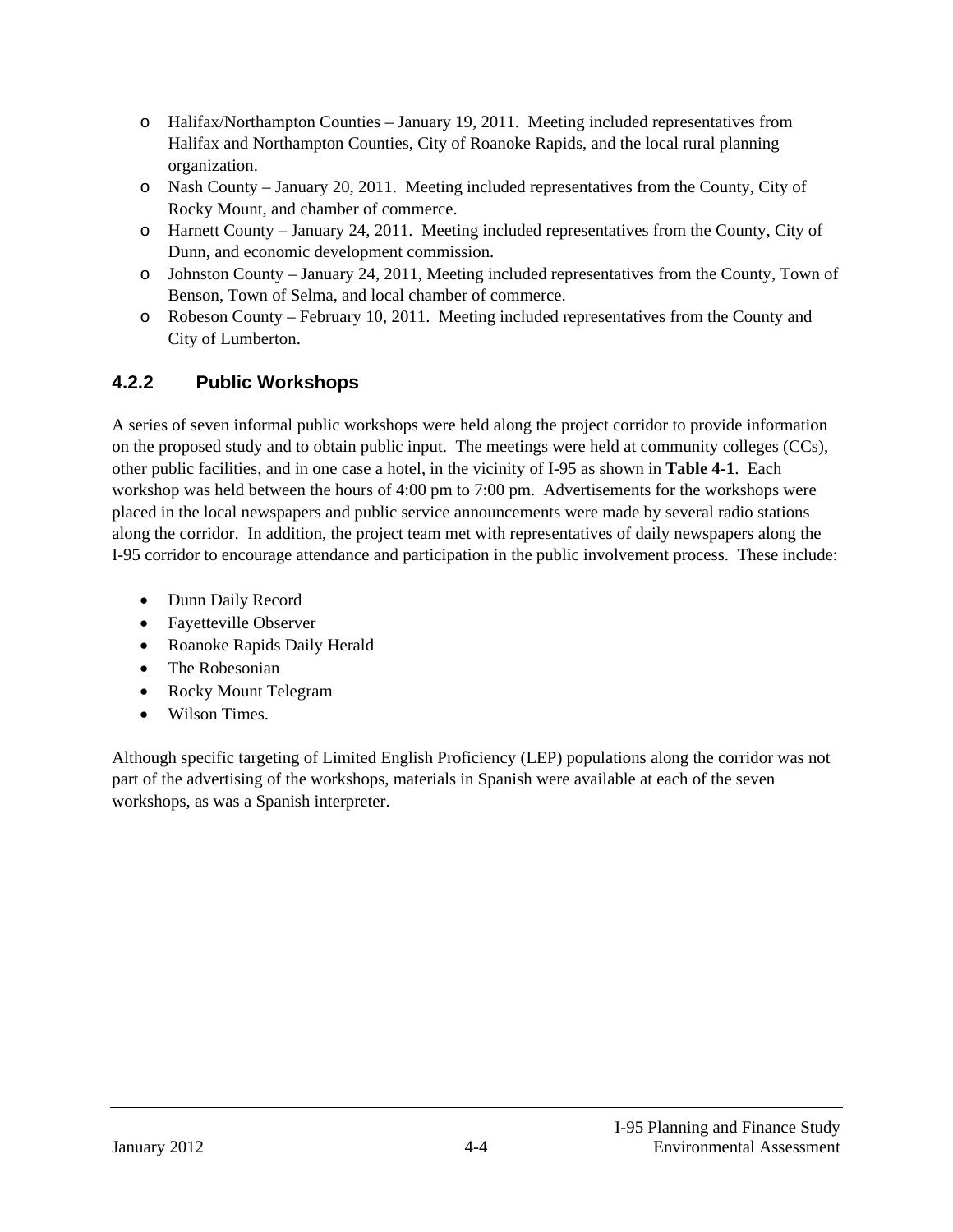| Date            | <b>Location</b>                                                         | # Attendees |
|-----------------|-------------------------------------------------------------------------|-------------|
| August 16, 2010 | Halifax CC, the Centre (Gallery), 200 College Dr., Weldon, NC           | 46          |
|                 | (Halifax/Northampton Counties)                                          |             |
| August 17, 2010 | Imperial Centre (Studio Theater), 270 Gay St., Rocky Mount, NC (Nash    | 44          |
|                 | County)                                                                 |             |
| August 18, 2010 | Johnston CC (Tart Building) 245 College Dr., Smithfield, NC (Johnston   | 79          |
|                 | County)                                                                 |             |
| August 23, 2010 | Bill Ellis Convention Center, 2904 Forest Hills Rd., Wilson, NC (Wilson | 20          |
|                 | County)                                                                 |             |
| August 26, 2010 | Dunn Recreation Dept., Community Building, 205 Jackson Rd, Dunn,        | 33          |
|                 | NC (Harnett County)                                                     |             |
| August 30, 2010 | Robeson CC, Workforce Dev. Center, 5160 N. Fayetteville Rd.,            | 17          |
|                 | Lumberton, NC (Robeson County)                                          |             |
| August 31, 2010 | Holiday Inn, I-95, 1944 Cedar Creek Road, Fayetteville, NC              | 21          |
|                 | (Cumberland County)                                                     |             |

**Table 4-1: Citizens Informational Workshop Dates, Locations, and Numbers of Attendees** 

The seven workshops followed an informal, drop-in format with no presentations. Attendees arrived at a sign-in table that contained handouts with project information before arriving at project-specific display boards that described the purpose of and need for the project, summarized capacity and safety concerns for the facility, and described funding options of the improvements, including tolling. Stations for Spanish speaking attendees were available, which included translated work materials and Spanish language translators; however no self-identified Spanish-speaking people asked for assistance during the meetings. After viewing the informational boards, attendees were able to view maps showing existing conditions on I-95, and environmental screening information. One of the project boards asked attendees to review NCDOT's goals and objectives, examine identified needs along I-95, and to provide comments, noting that this information would be used to check the identified project needs, develop alternatives, and evaluate options. Attendees were asked to place stickers on areas of concern along the corridor. Staff was available to discuss the boards and maps and to answer questions. A brief PowerPoint summary that described the Internet and social media outreach programs was available for viewing. Attendees were encouraged to return the comment forms enclosed in the project handouts. Workshop summaries are included in **Appendix E.**

Comments were primarily focused on road conditions on I-95, the impact a potential toll would have on the area economy, and safety. Opinion on the potential use of tolls was divided, with some in favor of tolling, particularly if only out-of-state vehicles were tolled, while others were in favor of discounted tolls for those frequently using I-95. A large portion of those discussing project funding at the various workshops were opposed to placing tolls on I-95.

## **4.2.3 Brochures**

Full-color project brochures were developed to support and update the public information campaign, and to educate stakeholder that traveled the I-95 corridor and are show in **Appendix F**. They included an introduction to the project and provided information on how to learn more about the project. Brochures were produced in a bilingual (English/Spanish) format and distributed along the project corridor. They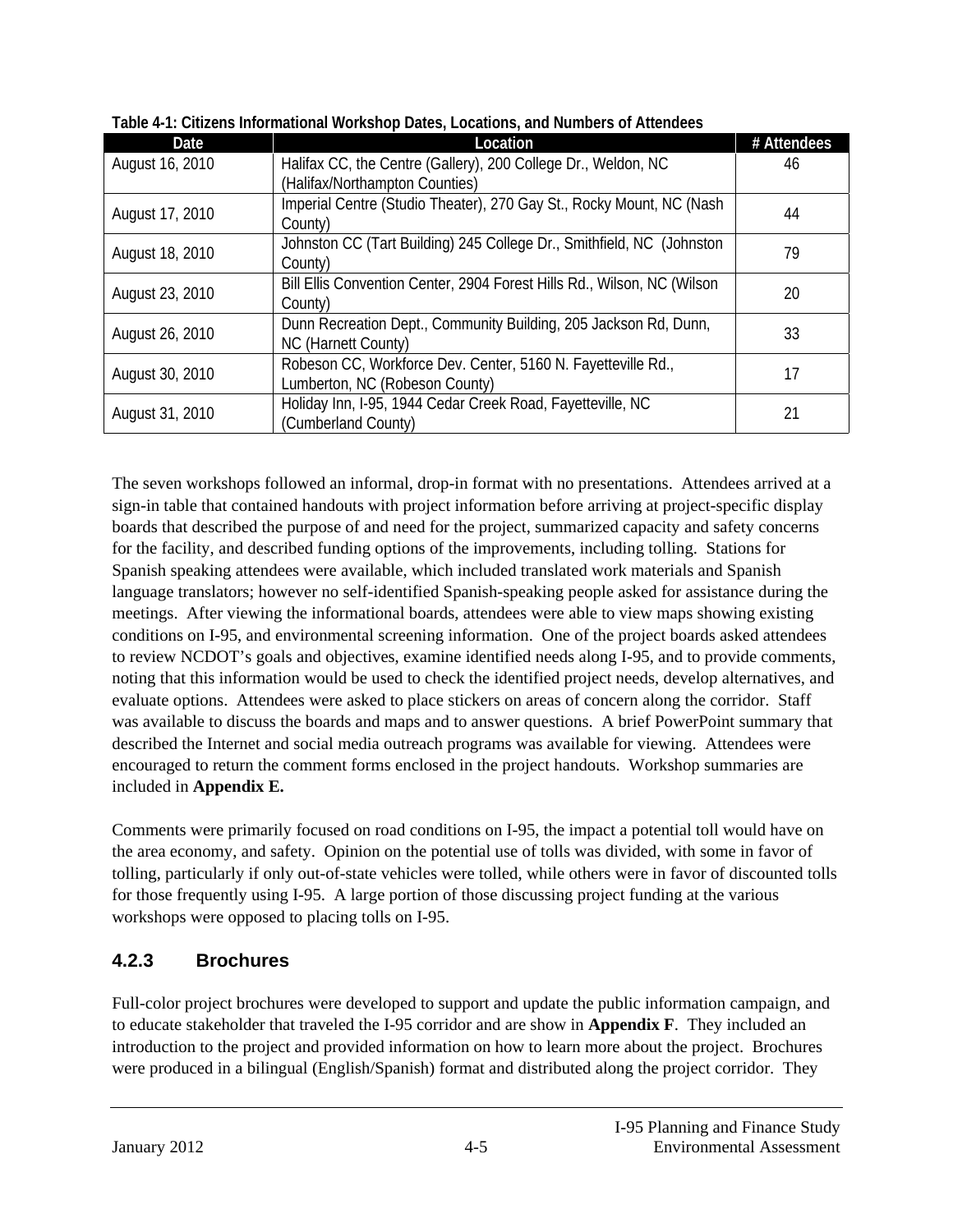were placed along I-95 throughout North Carolina and at North Carolina Welcome Centers located at the Virginia and South Carolina state borders. The brochures included a tear-off survey, which can be mailed back by members of the participating community. Through September 2011, 375 survey responses were returned to NCDOT. Provided below are the responses received for a sampling of the survey questions included in the brochure:

What is your greatest concern for Interstate 95 through North Carolina?

- Traffic 163 responses
- Safety  $-73$  responses
- Road Conditions  $-51$  responses
- $\bullet$  Tolls 10 responses (specific concerns, e.g., cost, delays, not discussed in responses)

What is your primary use of I-95?

- $\bullet$  Interstate/Vacation  $-242$  responses
- Local Travel 37 responses
- $\bullet$  Business/Commuting 35 responses
- Local/Vacation Travel 22 responses

How often do you use I-95?

- Annually  $-145$  responses
- $\bullet$  6-11 times/year 82 responses
- $\bullet$  Less than annually  $-55$  responses
- Monthly  $-37$  responses
- $\bullet$  Weekly 29 responses
- $\bullet$  Daily 17 responses

#### **4.2.4 Project Hotline**

The toll-free project hotline (1-877-I95-VIEW) supplements the project website as an option for those without internet access or for those who prefer audio information. The project hotline includes a Spanish language option. All calls to the hotline have been responded to, as appropriate, and documented for use in evaluating project alternatives. As of October 2011, 12 calls have been made to the project hotline. As of October 2011, twelve calls have been received by the hotline. The most common statements made on the hotline were opposition to tolls on I-95 and requests for additional information on the project (four calls each).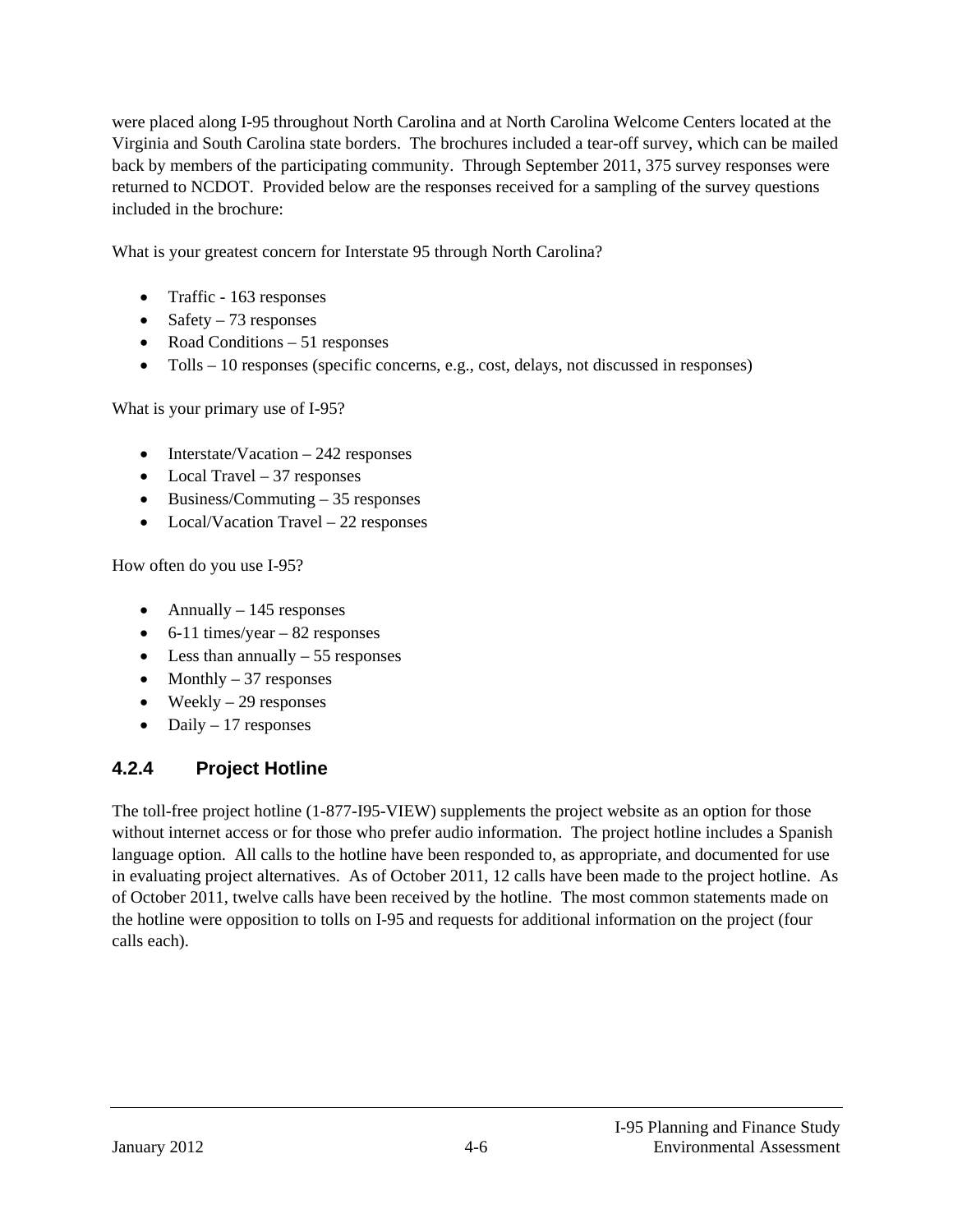## **4.2.5 Website and Social Media Applications**

#### **4.2.5.1 Website (www.Driving95.com)**

With close to 314,000 hits since its April 2010 launch (as of September 2011), the **Driving 95: What's Your View** website is a one-stop source for all online project community outreach. The website is updated with recent project information, upcoming meetings, project findings, and ongoing opportunities for outreach and communication directly through the website and through social media applications accessible via the home page. A Spanish language translation option is provided.

## **4.2.5.2 Twitter (www.twitter.com/driving95)**

With close to 140 followers (as of September 2011), the Driving95 Twitter feed has become a real-time resource for project updates. Linked to Facebook and YouTube, project updates are distributed to all followers, including detailed public meeting information, diverse public comments from project stakeholders (including those for and against the project), and ongoing dialogues with followers.

## **4.2.5.3 Facebook (www.facebook.com/driving95)**

With close to 100 fans (as of September 2011), the Driving 95 Facebook page not only provides the realtime updates available via Twitter, but also provides detailed follow-up information and public meeting findings, including links to videos (see YouTube below), automatic re-postings of Facebook updates to the Driving 95 Twitter feed, public meeting photos, maps, and driving95.com links to specific findings.

#### **4.2.5.4 YouTube (www.youtube.com/driving95)**

YouTube is an important medium to distribute informational videos and related visual information about the Driving 95 public outreach effort, and all updates to the YouTube page are linked automatically to the Driving 95 Twitter feed. The YouTube video features Transportation Secretary Gene Conti asking for participation in the I-95 project and directing viewers to the project website. As of October 25, 2011, the channel had 792 views and the total upload views were 246.

## **4.2.5.5 Media Coverage**

The project team has conducted interviews with media outlets and the I-95 corridor has received extensive media coverage. Articles covering the I-95 project include the following:

- Fayetteville Observer  $-4/1/10 -$ DOT to consider improvements to I-95
- Fayetteville Observer  $-7/24/10$  Behind the wheel: states taking heavy tolls on roads
- Fayetteville Observer  $-9/1/10 -$ DOT seeks input on I-95
- Johnstonian News  $-8/27/10$  Tolls may be coming to I-95
- Land Line Magazine  $-3/30/10$  North Carolina discusses I-95 as a toll road
- Land Line Magazine  $-8/19/10$  North Carolina I-95 proposal includes tolling
- News  $14$  Carolina  $8/19/10$  I-95 becoming a toll road becomes a closer reality
- Raleigh News and Observer  $-6/13/10 \text{Talk of I-95}$  tolls revives